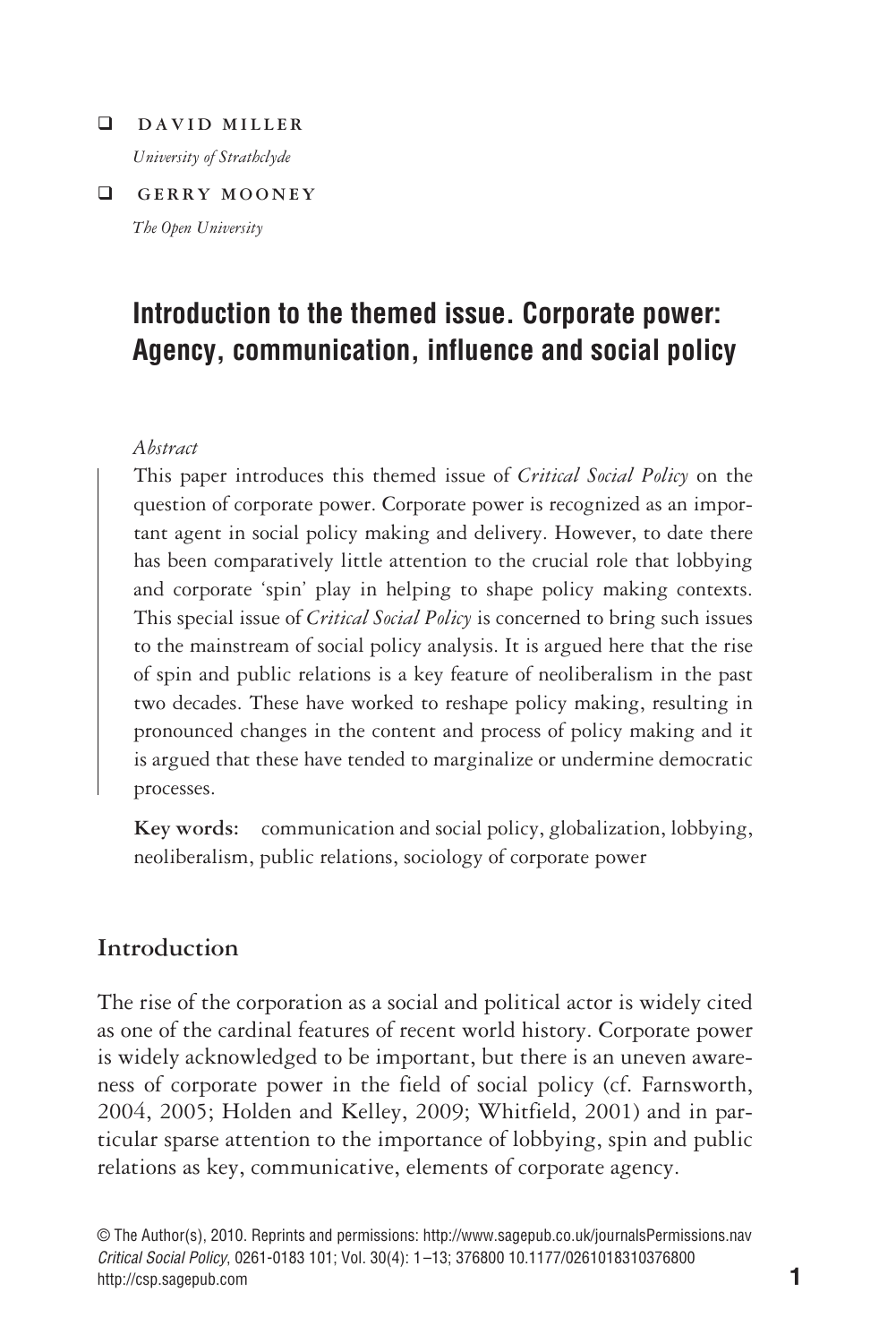This special issue of *Critical Social Policy* opens these issues up for analysis in an attempt to mainstream them in social policy scholarship. It builds on recent work in the field that has focused on the role of business in social policy (Farnsworth, 2004, 2006a, 2006b, 2008; Farnsworth and Holden, 2006) by focusing on corporate agency in policy processes. In particular the rise of spin, public relations and lobbying is a key feature of the growth and spread of neoliberalism in the past 20 years.

The opening up of the public sector and of key areas of government and the civil service to the market or to 'market like' processes has been accompanied by an increase in the role of corporate public relations professionals and lobbyists. These processes have resulted in very marked changes in the content and process of policy making and have tended to marginalize or undermine democratic processes. On the one hand this is a question of the rise and importance of communications and ideas in social policy and on the other a question of the implementation of particular policy solutions (Miller and Dinan, 2008). Although issues like spin and public relations are now attended by a substantial literature, much of the work in this field either deals with areas of decision making such as party politics or government news management on the one hand, or focuses on issues outside the realm of social policy on the other. The aim here is to focus on a number of substantive areas of social policy and to use these as a means of highlighting the very significant role that corporate communications, lobbying and PR now play across the social policy domain. This means examining corporate strategy and how corporate agency feeds through into education, health, welfare and broader social justice agendas. This also necessitates examining issues such as 'spin' from a broader perspective than is usually the case. In particular it means focusing on the use of a wide range of institutional forms through which corporate strategy is enacted. So rather than centring the mass media in the analysis, the issue of corporate communication channels is central. Lobbying, think tanks, elite networking and policy planning groups, corporate social responsibility (CSR) and corporate philanthropy are all important areas for this examination.

Each of these has played key roles in the development of social policy agendas in recent years, at the local, national and at the transnational and global levels. For example the policies of PFI (Private Finance Initiative) and PPP (Public Private Partnership) were both thought up and promoted by particular business alliances. At the international level, global agreements (such as the General Agreement on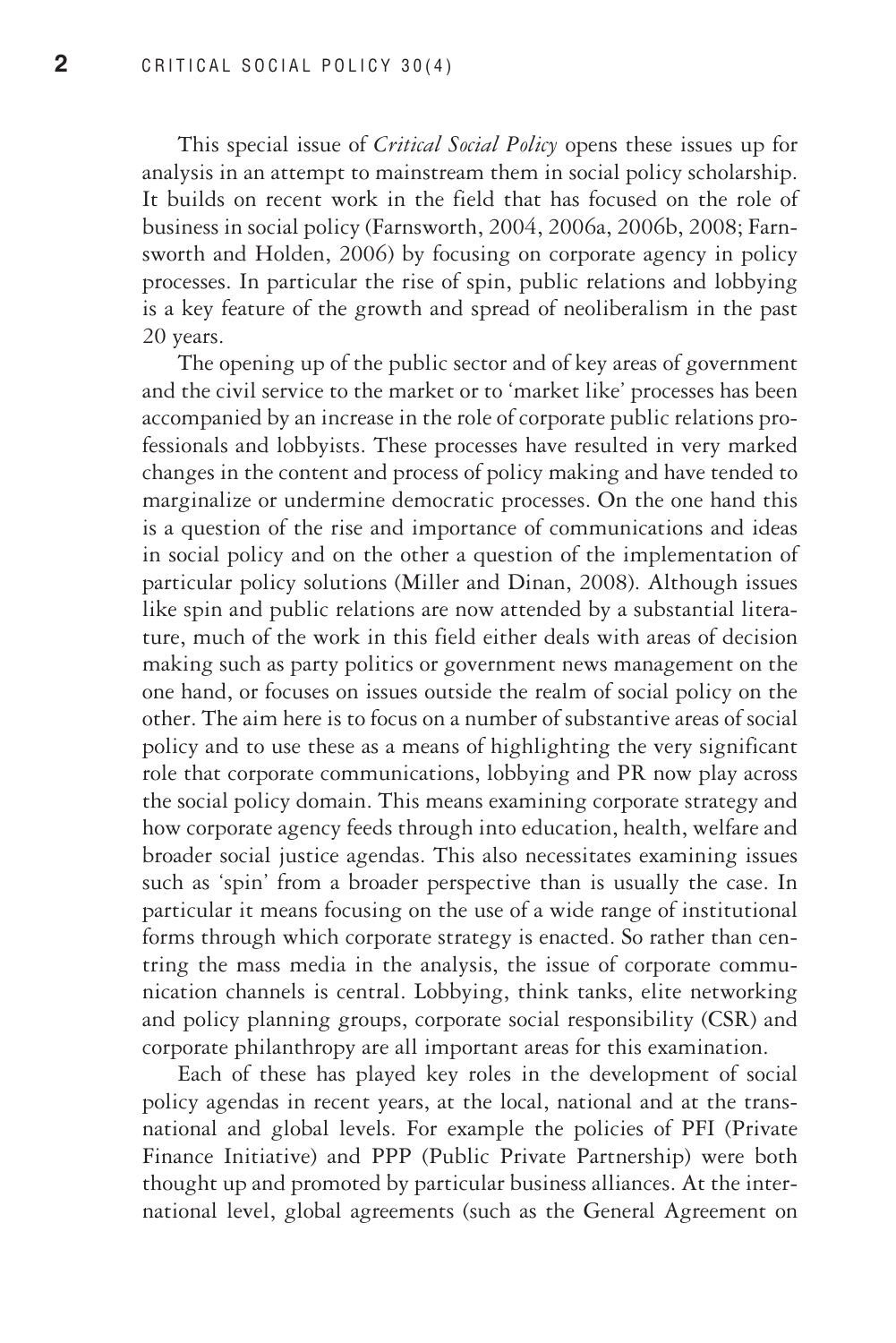Trade in Services (GATS)) with very significant implications for social and public services have come about after fierce lobbying by transnational lobby groups. The articles in this special issue will focus specific attention on these processes showing their importance and why such issues should be on the agenda of a genuinely critical social policy.

This special themed volume is being produced against the backdrop of the greatest financial crisis since the Wall Street crash and great depression of the inter-war period. The crisis of 2007–2009 (and continuing) is of great importance not least for the ways that it has impacted at a global scale – affecting huge swathes of the world economy, and bringing with it dark pronouncements on a prolonged economic slump and a new age of 'austerity'. While there are many different explanations for the financial crisis, there is a largely shared understanding that the neoliberal economic consensus has been undermined to some degree, though it is not clear what this means in terms of the longevity of neoliberalism. It is beyond the scope of this Introduction and the papers in this issue of *Critical Social Policy* to explore such debates and arguments (see Bellamy Foster and Magdoff, 2009; Callinicos, 2010; Harman, 2009; Harvey, 2009). The crisis – and the reactions to it by different governments and transnational organizations (for instance the International Monetary Fund (IMF)) – has profound implications for our understanding of social policy and for our understanding of the ways in which the power and influence of corporations work to shape social policy.

However, these implications are in many respects simply the logical consequence of the changes in the international economic and political order ushered in by corporate led globalization and the ideology of neoliberalism which has justified and advocated it. These changes, as is well known, have had the effect of increasing the mobility of capital across borders and – as most observers agree – increasing the power of the corporations.

For our purposes we can see these processes as consisting of both economic (structural) and political (agency/influence) elements. The domestic impact of international capital mobility has been the subject of a significant debate in political science and international relations (Cohen, 1993; Cohen and Lipson, 1999; Keohane and Milner, 1996). While there are a range of contending schools of thought, variable emphases and differing empirical bases, it is clear that the economic impacts of international capital mobility – the ability of capital to leave – have also been accompanied by efforts by both corporations and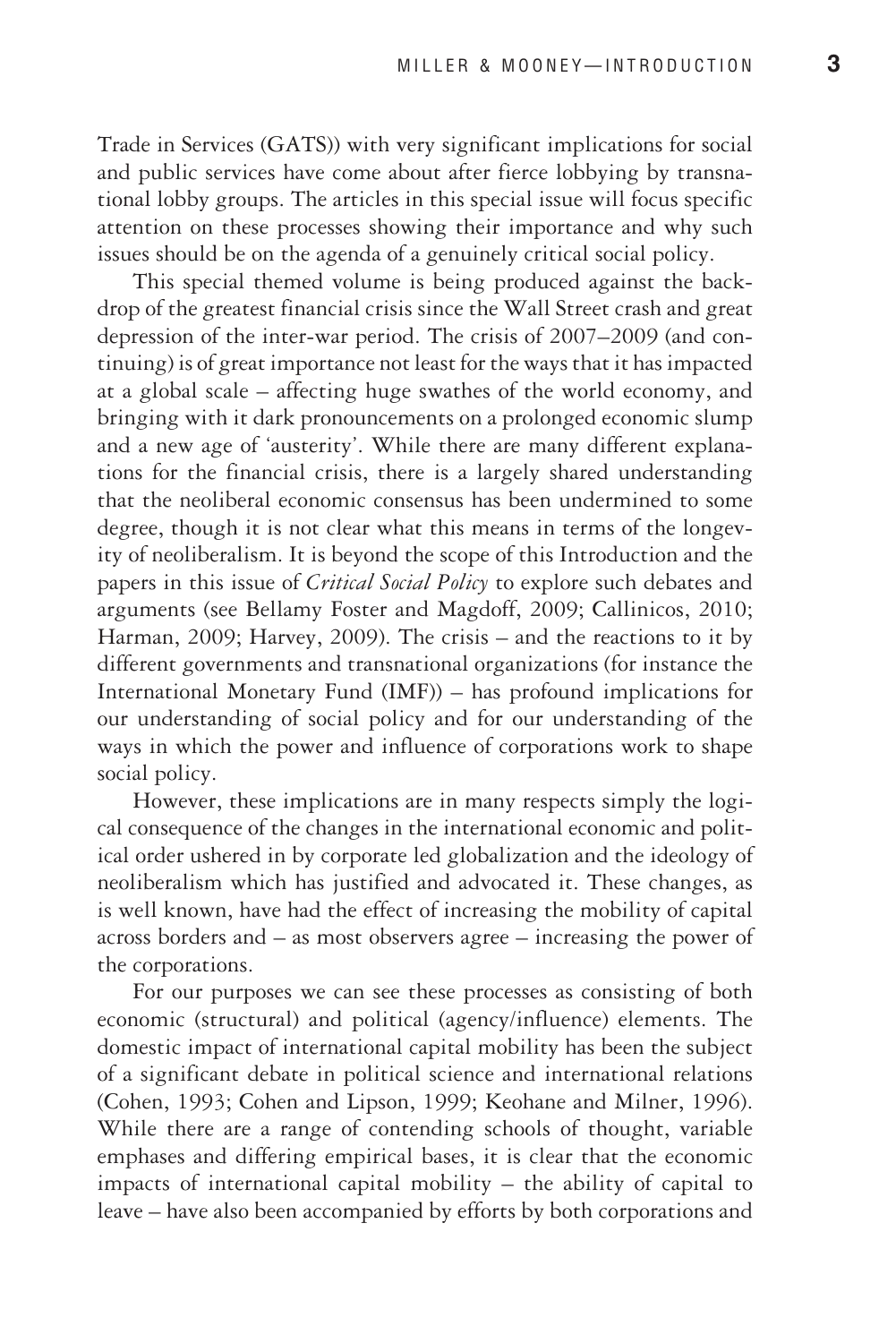international financial institutions to influence policy with domestic effects. Swank argues that the 'economic logic' of international capital mobility is accompanied by two political mechanisms which relate to, firstly, enhanced power in the domestic arena 'as a result of the "exit option"' and secondly the 'ascendance of neoliberal economic orthodoxy' which are reinforced by 'appeals for policies that improve international competitiveness and business climate' (Swank, 2002: 21). Swank's summary of the debate concludes that:

the ascendance of the new neoliberal policy regime was significantly influenced by the political action of a 'neoliberal coalition' of internationally mobile enterprises, international organizations such as the World Bank and the International Monetary Fund, and government central bankers and finance ministers. In sum pressures on the welfare state from the political logic of globalization may significantly augment the social policy pressures from the economic logic of globalization. (Swank, 2002: 26)

This account, which challenges certain versions of the thesis of globalization as an inevitable process, also raises the issue of 'voice' or influence and the potential for regulatory capture both of specifically regulatory agencies and also of governmental institutions. It shows the signal relevance of globalizing processes for the analysis of social policy at the national level.

In the UK much of the critical and pioneering work around the interrelationships between corporate power and social policy is associated with Kevin Farnsworth and Chris Holden (see Farnsworth, 2004, 2006a, 2006b, 2008; Farnsworth and Holden, 2006). Farnsworth and Holden differentiate between three forms of corporate inputs into social policy: direct political engagement (for instance through networks that comprise business leaders and politicians; lobbying, either directly or indirectly; funding think tanks, research units etc.); institutional participation (most evident in the number of business representatives who sit on the boards of hospitals, schools, quangos, government agencies and advisory committees); and, of particular importance for social policy, direct provision or production (see the papers by Beder, McCafferty and Ruane in this volume). The role of business in the direct provision of heartland social welfare services has been widely documented in the pages of *Critical Social Policy* and other leading journals, not to mention in numerous reports. This has contributed to a more critically informed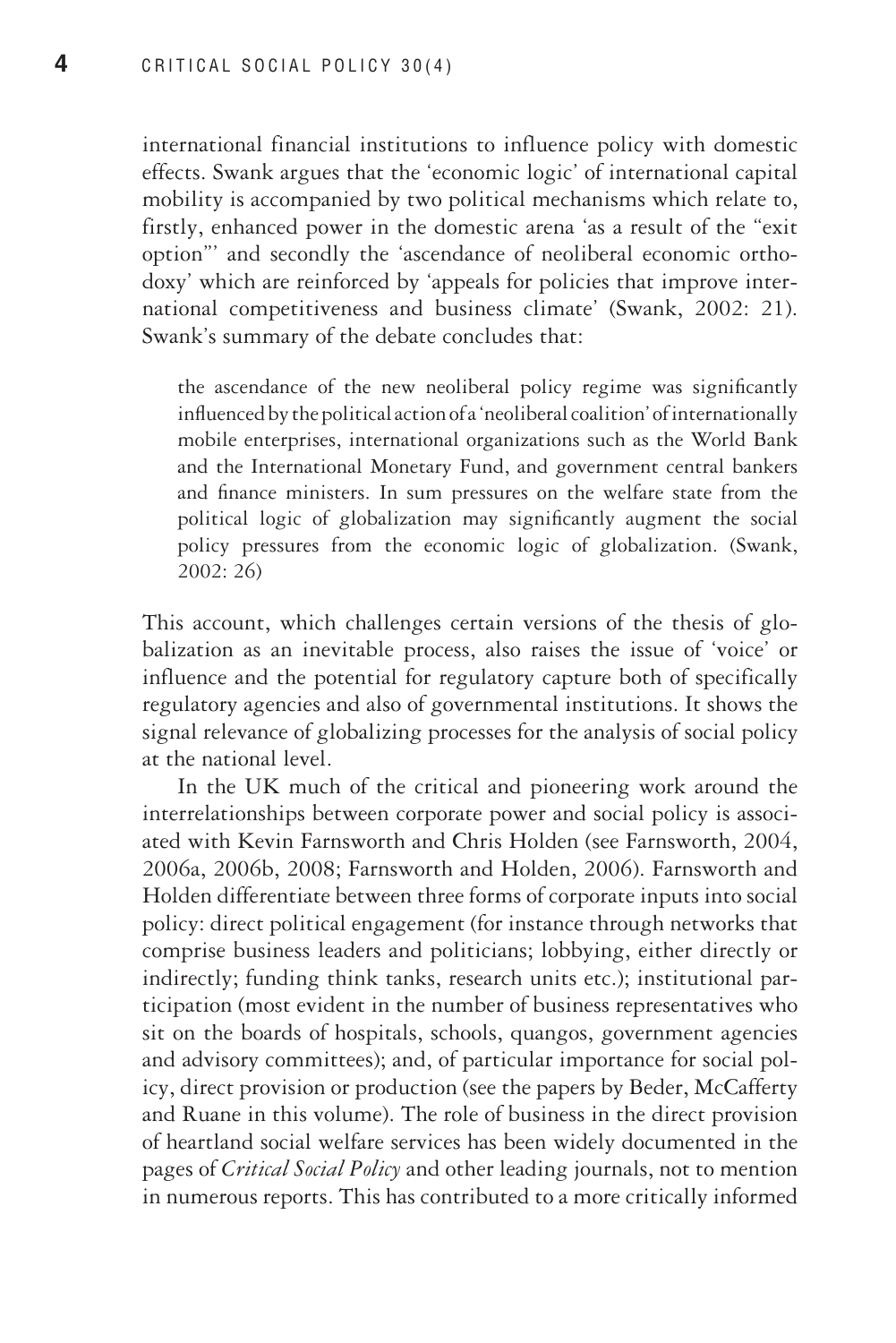appreciation of the ways in which social policy is increasingly shaped by what might be termed a 'business-first' approach.

However, this collection is also concerned with another particular aspect of the exercise of corporate power – the role of communication on the part of business and global corporations (see the papers by Sklair and Miller, and Miller and Harkins in this volume) and this has thus far received comparatively little attention remaining largely undertheorized in the mainstream social policy literature. A search of the main social policy journals (*Critical Social Policy*, *Social Policy and Administration*, *Social Policy and Society*, *Journal of Social Policy* and *Policy and Politics*) over the last decade shows that there are no papers that consider corporate spin, broadly defined, or the role of lobbying and public relations in helping to shape and legitimize the role of business in social policy.

We contend that corporate agency depends on both communication and action. Indeed we see communication as itself a matter of agency. This is not to suggest that discourse is all or that 'ideas' and communication are more important than extra discursive action. On the contrary we see agency as necessarily made up of discursive and non-discursive elements and it is for this reason that we argue that communication is a necessary focus for work on corporate agency and corporate influence. This means treating instances of corporate agency such as lobbying, philanthropy and corporate social responsibility etc. as centrally matters of communication. We can follow this argument through by developing a model of the interaction of business and society by examining the idea and practice of lobbying.

## **Lobbying as corporate agency**

Perhaps it is best to start by outlining what lobbying is. Lobbying is the attempt by organized interests to influence policy and the decision making of governmental or other similar institutions. Lobbying can and does take place in political systems without any or significant formal democratic mechanisms. However, it is in formally democratic political systems that it has become a significant industry and indeed public issue. Lobbying does not, indeed could not, flourish in systems operating on the principles of direct democracy, where all (or most significant) political decisions are taken by the populace or through local systems of decision making. This is because lobbying is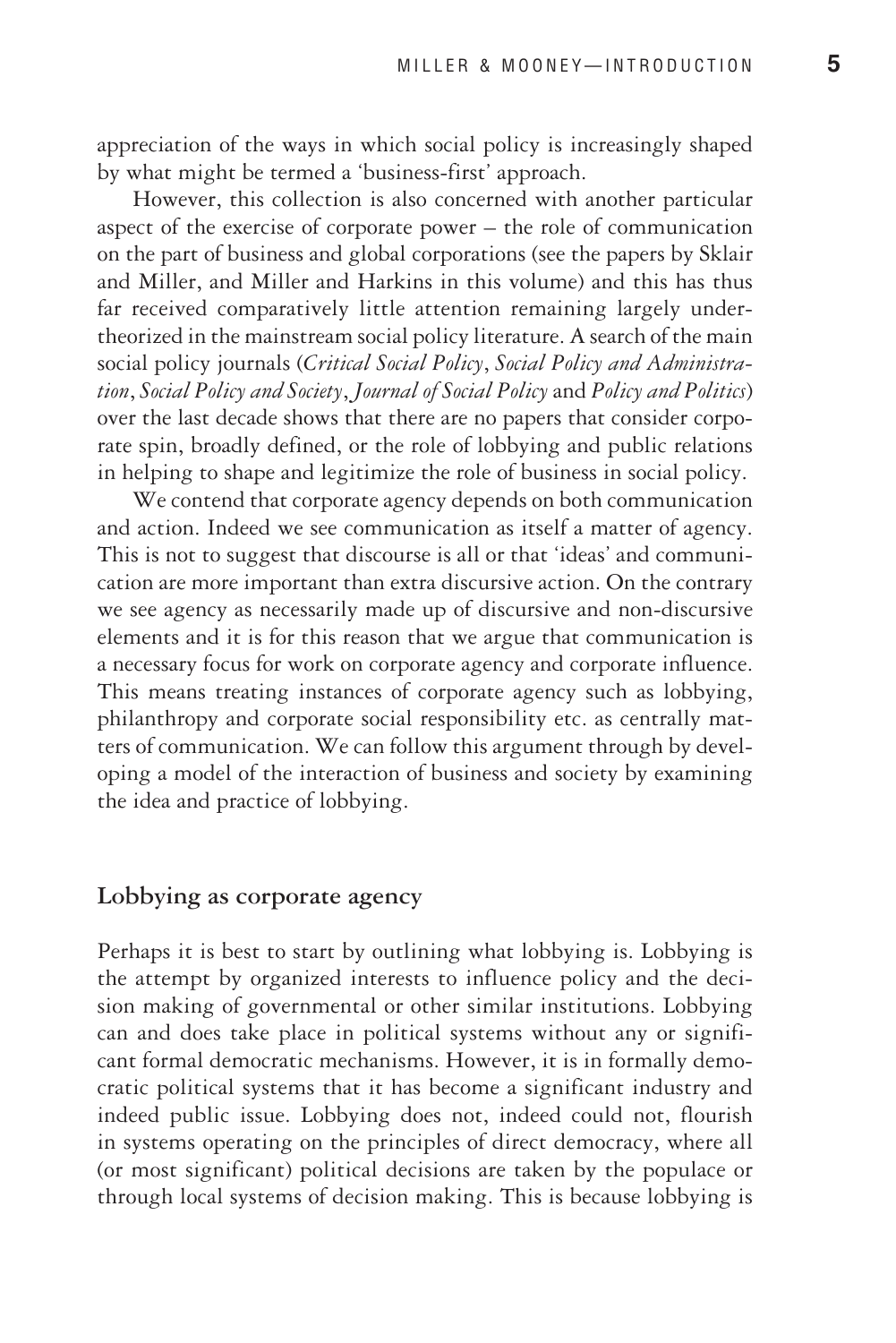an attempt to exert direct influence on decision makers as opposed to through democratic mechanisms. This is not to suggest that lobbying is inherently undemocratic.

In theory democracy means the rule of the people. To the extent that lobbying facilitates popular rule, it helps democracy. But equally to the extent that it allows vested interests to gain special favours, it undermines democracy. In other words lobbying is not intrinsically fundamental to the health of even representative democracy. In fact it can be argued that the more that the lobbying industry grows and influences politics, the less chance that there is for even liberal representative democracy to work to represent the voters.

In principle anyone can 'lobby' politicians and decision makers. In practice a wide range of organizations – including non-government organizations (NGOs) and trades unions – do attempt to influence decision making. But it is overwhelmingly the case both that business is much more active than other actors and that the lobbying industry works overwhelmingly for business – predominantly big business (Miller and Dinan, 2009).

The recent rise of lobbying as an industry has occurred in close relation to the rise of neoliberalism, which can be defined as 'the doctrine that market exchange is an ethic in itself, capable of acting as a guide for all human action' (Harvey, 2005: cover). The lobbying industry and neoliberalism are entwined because neoliberal ideas have changed the rules of the game in liberal democratic regimes. Lobbying has not just been important in influencing political decision making in 'ordinary' politics and in taking advantage of neoliberal reforms but has crucially been engaged in the reshaping of the architecture of the political system. In other words the constitutions of rules and regulations within which democracy, politics and the economy operate are influenced and indeed have arguably been captured by lobbying for sectional interests. Lobbying has been  $-$  in other words  $-$  one of the midwives of neoliberalism (Miller and Dinan, 2008). There are a significant number of studies on the transition to and impact of neoliberalism and the role of lobbying, think tanks and ideas in this in a wide variety of disciplines, particularly in sociology, anthropology, politics and international relations and increasingly in geography (Frank, 2008; Wedel, 1998). However, the direct investigation of the role of corporate political agency in this area has been underdeveloped and this is also true in social policy as Farnsworth notes (2004: 3).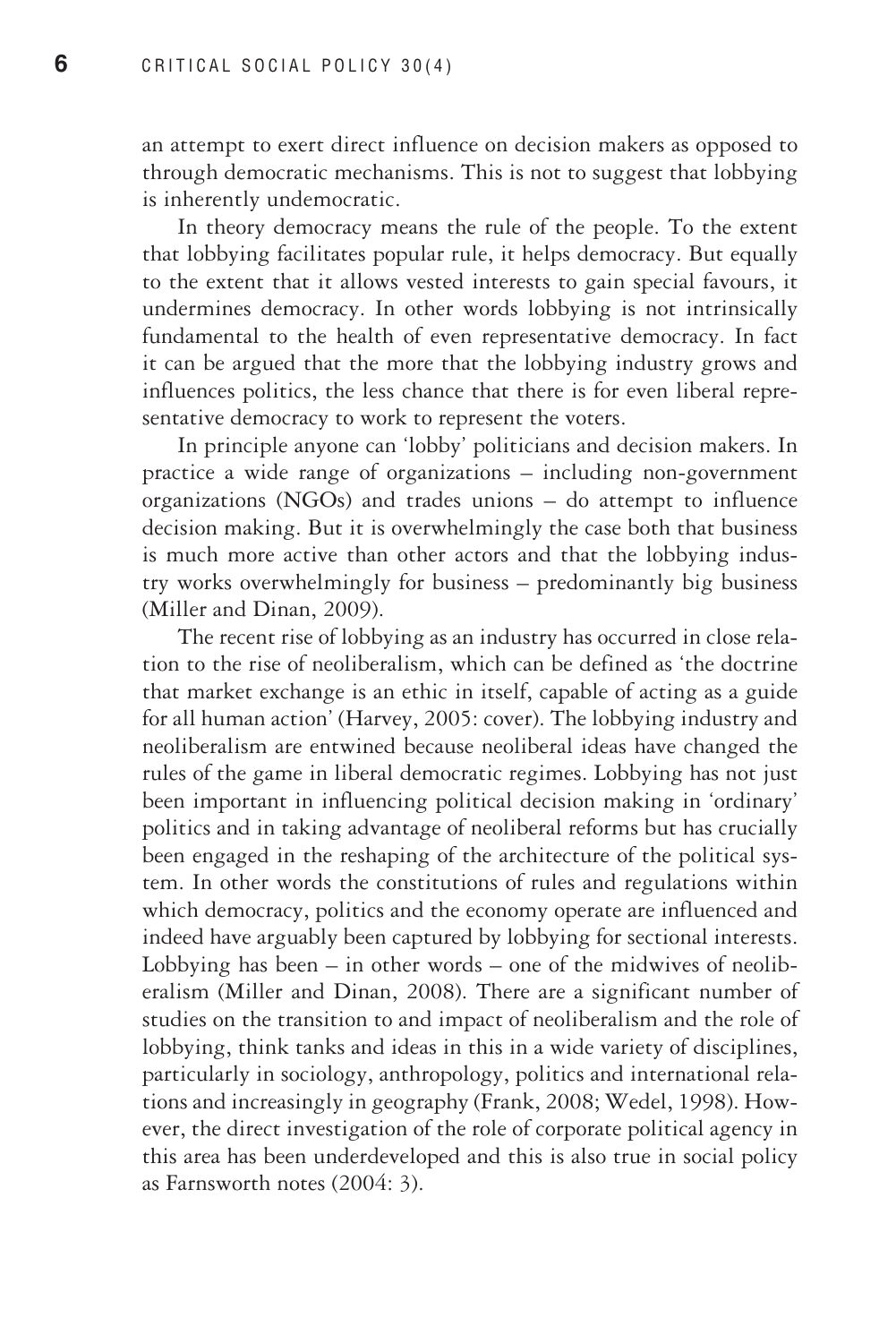# **Understanding communication and corporate influence**

Any society is made up of a number of differing arenas of action and decision (science, health, law, education, etc.). Communication is central to these both in the sense that the mass media impinge on all arenas and in the sense that each arena has its own specific relations of communication. Each arena overlaps and interacts with the others in specific ways but it is important to conceive of the 'public sphere' in this wider frame rather than focusing only on the mass media (Miller and Dinan, 2009).

Such an approach depends on a multidimensional model of power for which Lukes' (1974) model provides the most obvious reference point. Because we are discussing communication and power we also need to have an understanding of relations of dominance and subordination and questions of ideology. The concept that condenses a lot of this for us is hegemony. But we do not follow that dominant approach to this in seeing hegemony as a question of the struggle for popular consent alone. Rather it is our view that the fundamental import of lobbying is its role in hegemony above all in terms of the leadership of allied classes and fractions as opposed to winning popular consent (Miller, 2001). The functions of PR and lobbying are, therefore, twofold – to manage, manipulate and mystify popular forces and popular opinion and to solidify or mould elite unity. Speaking generally about advanced neoliberal political systems, the second function is usually more effective than the first. But this is not simply a question of ideology and 'structure in dominance'. Rather it is fundamentally about winning to a dominant-bloc elements of the elite which will not always follow by dint of interests alone. Rather they have to be persuaded, cajoled and if necessary lied to and coerced.

So when we turn to social policy and the role of PR and lobbying we are interested in the whole range of corporate tactics and techniques for pursuing influence and power. It is our contention that PR and lobbying are not separable from the wider strategies of the corporations (such as their role in policy planning coalitions, classwide lobby groups, involvement in education, or funding of think tanks and similar organizations as discussed elsewhere in this volume) and we should not see coercive actions and economic decision making as somehow entirely separate from 'ideological' or 'cultural' or 'communicative' activities.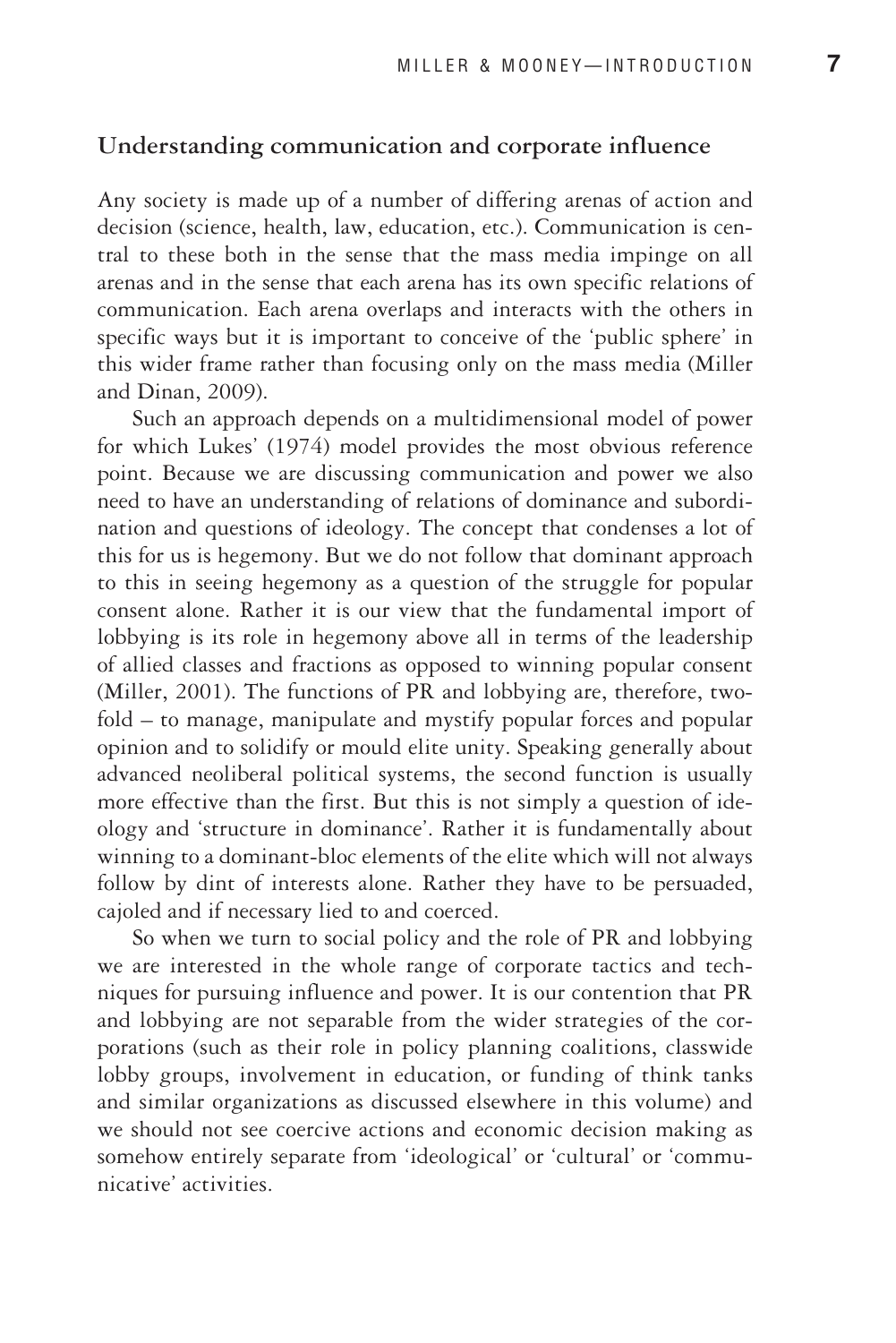## **Corporate lobbying strategies**

The lobbying industry has a history going back at least to the early years of the 20th century (Miller and Dinan, 2008). As an industry it is a component of the wider promotional industries of advertising, marketing and public relations. In fact most of the lobbying firms currently operating out of K Street in Washington, around the Rue de la Loi in the Euro Quartier in Brussels and in the back streets around Westminster in London, are actually owned by transnational communication conglomerates, including most of the globe's advertising, marketing and PR firms as part of their corporate structure. Both at the top and at the bottom of the chain of ownership the firms are deeply obscure. Most citizens would struggle to name more than one or two of the biggest lobbying firms, but the parent companies are even less well known. The top four which, from 2001 owned more than 50% of the world market are Interpublic, WPP, Omnicom and Publicis (Miller and Dinan, 2003).

The firms operating in London – such as Weber Shandwick (owned by Interpublic), Fleishman Hillard (Omnicom), Hill and Knowlton (WPP), Burson Marstellar (WPP), Manning Selvage and Lee (Publicis) – are the same firms operating in Beijing, Brussels, Washington and indeed all over the world. But it would be wrong to imagine that the lobbying industry is the extent of the problem of lobbying. It is the most visible manifestation of lobbying, but is only the conduit for neoliberalism. The interests which fund much of the lobbying industry are the corporations and their assorted lobby groups and think tanks. Some of these are perennially at or about the summit of the power structure, able to drive initiatives and head off threats, while others are formed for specific purposes and are then consigned to the margins once their job is done. Briefly outlined, there are a number of varying formations created by corporations to influence. We can divide these up according to the sphere of society in which they operate. For ease of comprehension we have done this in terms of the relations between business, civil society and government.

Figure 1 illustrates this represented schematically as three 'spheres' of action, communication and potential influence. As is evident each sphere has internal relationships between differing elements of the sphere and external relations between spheres. We have represented the sphere of business as being those organizations and activities over which business has direct control (notwithstanding internal divisions,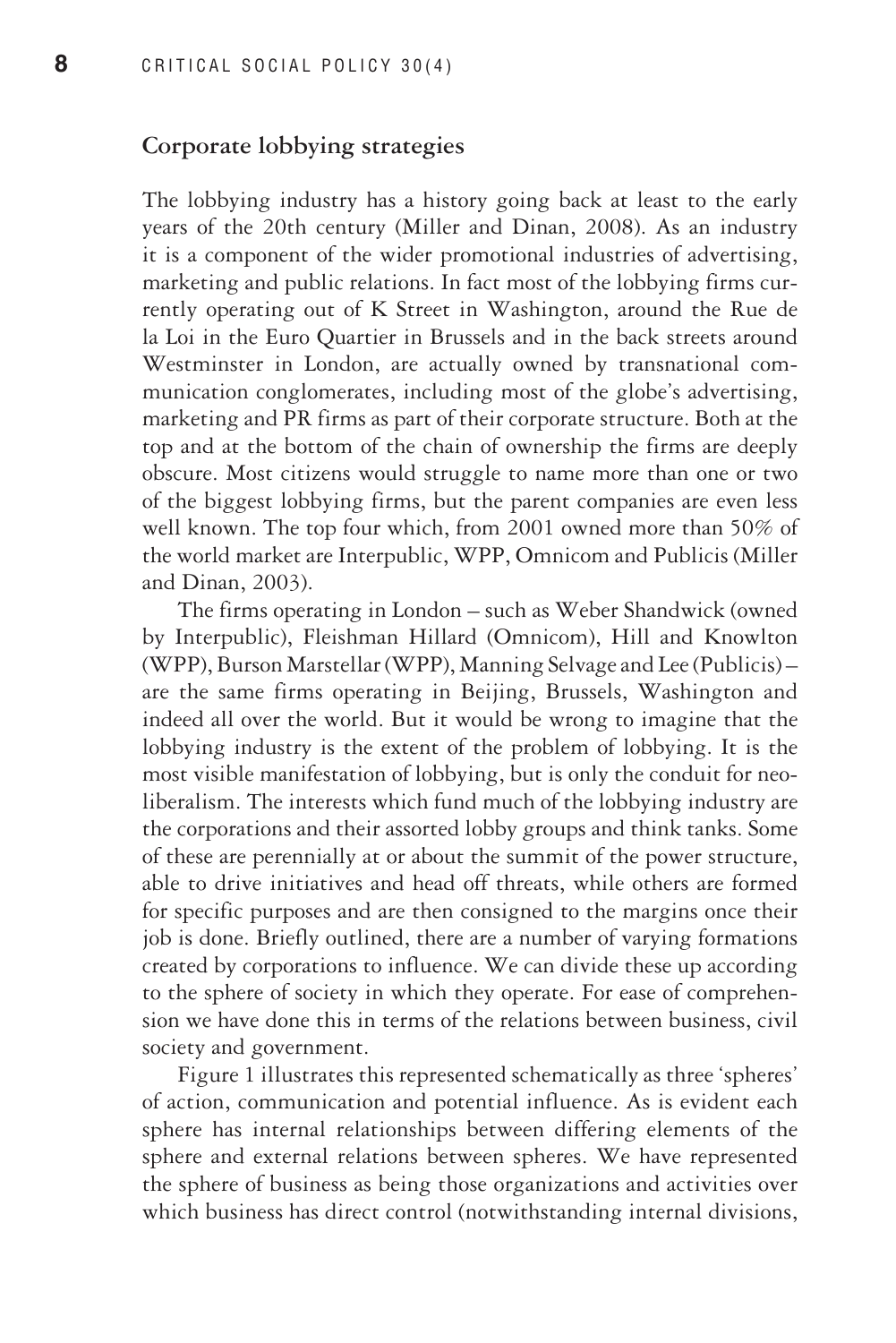

**Figure 1** Spheres of action, communication and influence

conflicts or controversies). The sphere of civil society contains countervailing institutions formed on bases in principle independent of business such as trades unions and NGOs, which in practice may be critics of business, or may not. The point is that they have at least some claimed independence from business. Some institutions may exist in both spheres or may straddle the spheres such as foundations, which can be simple instruments of business or can have a more diffuse relationship.

In civil society we have included organizations which may claim independence but whose claims are difficult to take seriously. Think tanks, patient groups and front groups are varying cases in point. On the other hand academia and science may have a greater claim to independence, although of course the impact of neoliberalism here is well known to be significant.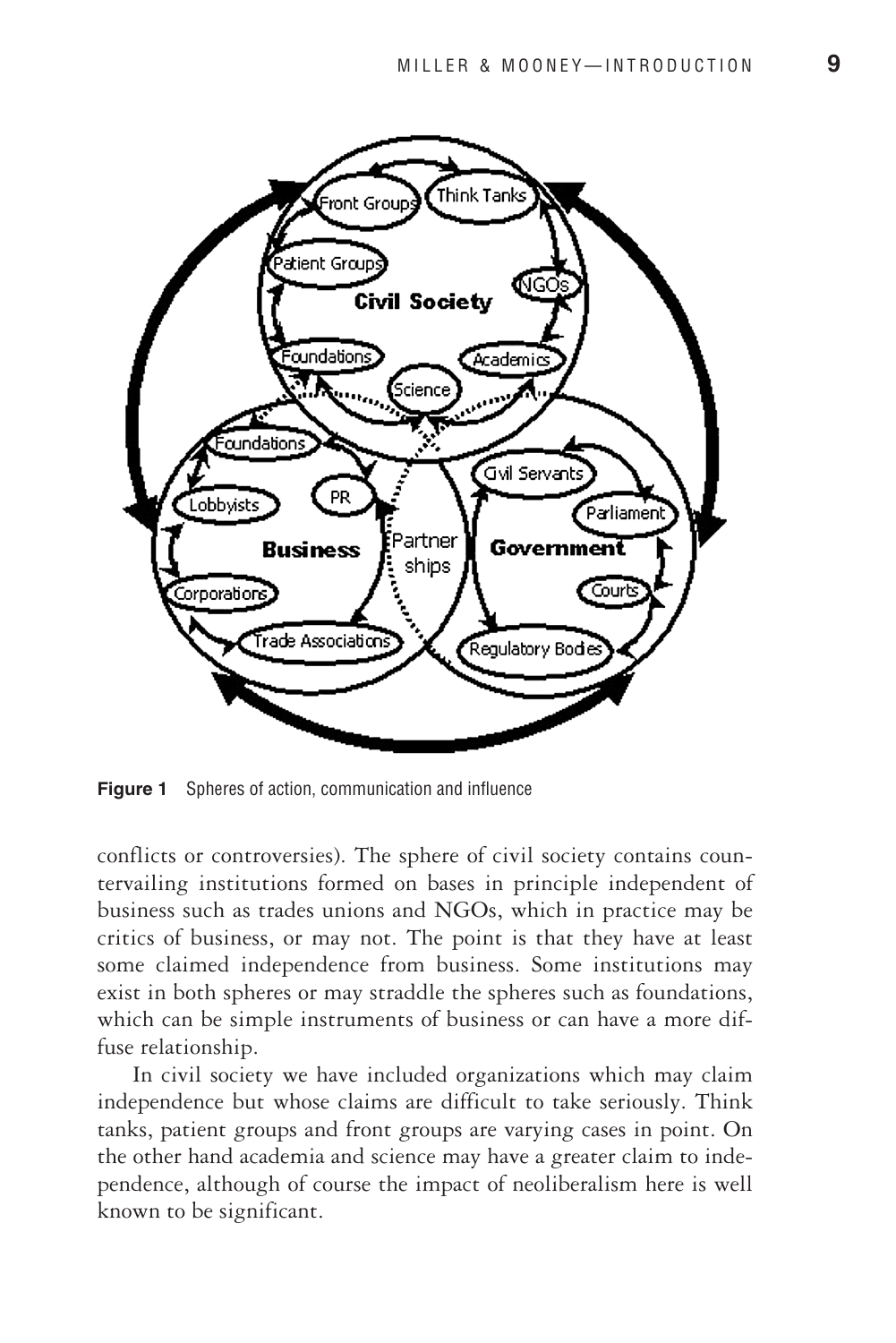## **The sphere of government**

We have represented these spheres as equal in size, but that is purely a presentational issue as the relative size or power of a sector of organizations will vary as can the relative influence of one sphere over another. It can also be noted that the three spheres overlap. This indicates those areas of partnership between each of the three spheres including, in the very middle, three-way partnerships between government, civil society and business. Obviously the relative size of the overlap will vary according to forms of political organization and historical period. It is important to note that the partnership mode of governance is a signature mode for the era of neoliberalism.

The diagram is also intended to relate to a particular political unit and thus in reality might overlap with a number of other political units. In the cases mentioned in this volume this might include vertical nested relationships between the national (Scotland) the Statal (UK) the Regional (EU) and the global (UN, WHO, IMF, WTO) levels. Lastly, we should draw attention to the arrows which run between the various spheres which represent direct and indirect relationships between the sectors. We have not included the mass media in this diagram, in order to focus attention here on the communicative activities which weld the constituent parts together in addition to the additional complexity implied by the news and entertainment media. Our point is to show that corporations can communicate in a variety of ways both directly and indirectly in order to influence or manage governmental process.

## **Vehicles and channels for corporate influence**

The diagram also highlights the differentiation of avenues for strategic corporate action. Given this differentiation, the papers in this collection focus on a range of strategies in varying areas. Thus there is a paper by Sklair and Miller on corporate social responsibility as a key element of contemporary corporate discourse. It examines how the discourse operates and how it relates to policy discussion particularly via peak business association and lobby groups. These groups, operating at the transnational level, are examined by Sharon Beder who analyses their role in the emerging architecture of global governance over the past two decades. Her paper examines the role of transnational corporate agency in social policy by focusing on attempts to foster unity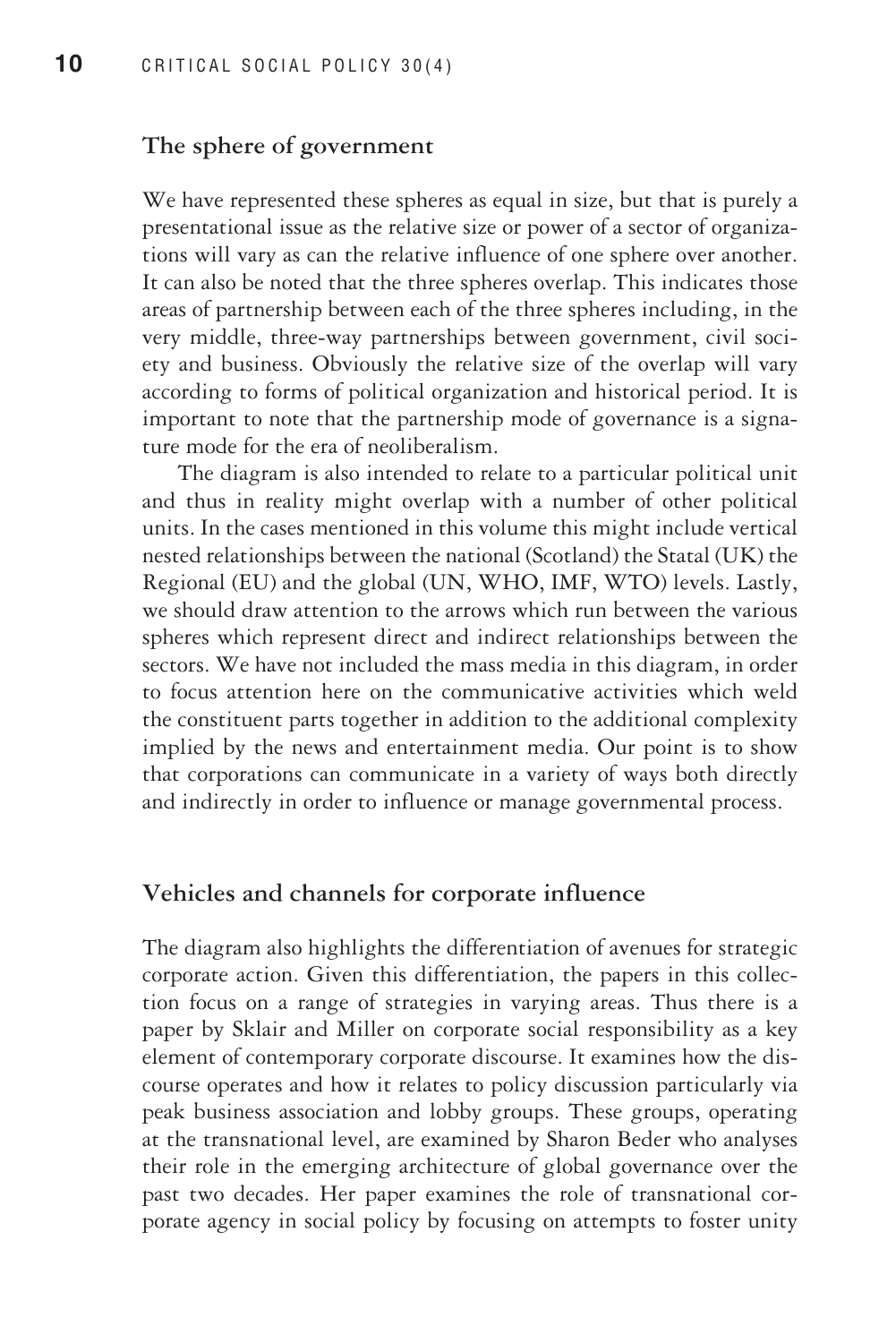amongst corporate actors and in helping to socialize political and other elite factions of the ruling nexus. The example of the General Agreement on Trade in Services is used to examine how corporate agency is wielded through elite networking organizations and how this may help to undermine social justice at the national level.

Stepping down a level to the UK, Sally Ruane interrogates the role of think tanks and policy planning in the introduction of the policy of PPP/PFI in the UK. What were the social forces and the concrete political agency which dreamt up the policy, pushed it through and implemented it and with what effect? Ruane's paper examines the role of think tanks and other policy planning groups in taking forward an unpopular policy.

Corporate agency can also be seen in the introduction of 'enterprise education' in schools throughout the UK*.* There is a new emphasis on teaching students the skills involved in entrepreneurialism and in inculcating the 'values' associated with 'enterprise'. The paper by Patricia McCafferty asks in particular about the impacts and effects of enterprise education on the curriculum and on the adoption of 'market values' in education.

Corporate agency is visible in every policy area where there is potential for positive or negative outcomes for business. The higher the potential, the greater the investment. The threat to public health and other social ills from obesity and alcohol misuse pose a grave challenge to the food and drink industry. The final paper by Miller and Harkins in the special issue examines how industry attempts to capture civil society, the media and policy in its efforts to blunt the edge of public health policy.

## **Acknowledgements**

Thanks to Marisa De Andrade for producing the diagram in this article and to Rachel Aldred for her assistance and support in producing the issue as a whole.

# **References**

Bellamy Foster, J. and Magdoff, F. (2009) *The Great Financial Crisis*. New York: Monthly Review Press.

Callinicos, A. (2010) *Bonfire of Illusions*. Cambridge: Polity Press.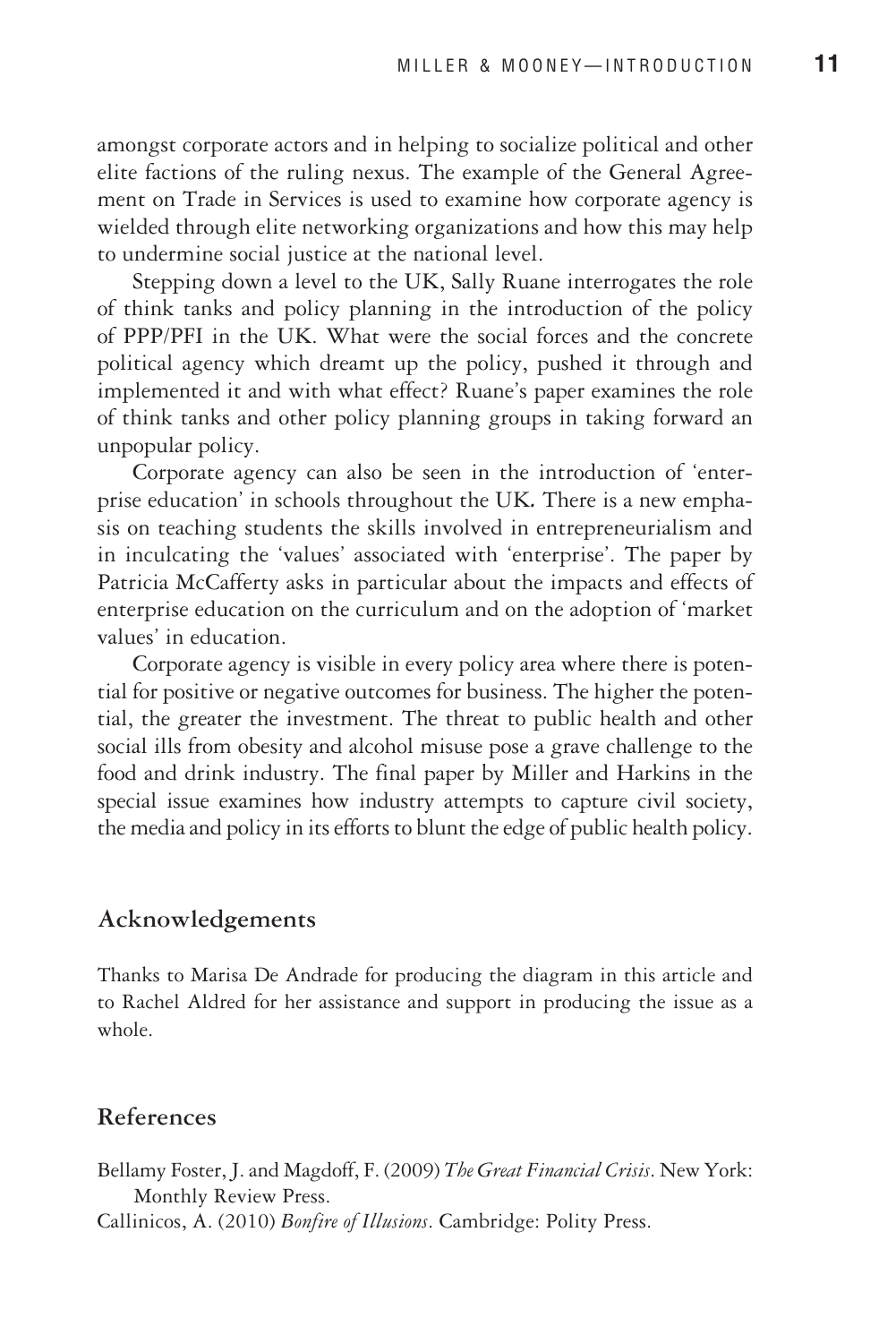- Cohen, B. J. (1993) *The International Political Economy of Monetary Relations*. Cheltenham: Edward Elgar.
- Cohen, B. J. and Lipson, C. (1999) *Issues and Agents in International Political Economy*. Cambridge, MA: MIT Press.
- Farnsworth, K. (2004) *Corporate Power and Social Policy in a Global Economy*. Bristol: Policy Press.
- Farnsworth, K. (2005) 'International Class Conflict and Social Policy', *Social Policy and Society* 4(2): 217–26.
- Farnsworth, K. (2006a) 'Capital to the Rescue? New Labour's Business Solutions to Old Welfare Problems', *Critical Social Policy* 24(4): 817–42.
- Farnsworth, K. (2006b) 'Globalisation, Business and British Public Policy', *Contemporary Politics* 12(1): 79–93.
- Farnsworth, K. (2008) 'Business and Global Social Policy Formation', pp. 73–99 in N. Yeates (ed.) *Understanding Global Social Policy*. Bristol: Policy Press.
- Farnsworth, K. and Holden, C. (2006) 'The Business-Social Policy Nexus: Corporate Power and Corporate Inputs into Social Policy', *Journal of Social Policy* 35(3): 473–94.
- Frank, T. (2008) *The Wrecking Crew: How Conservatives Rule*. New York: Metropolitan Books.
- Harman, C. (2009) *Zombie Capitalism*. London: Bookmarks.
- Harvey, D. (2005) *A Brief History of Neoliberalism*. Oxford: Oxford University Press.
- Harvey, D. (2009) 'The Crisis and the Consolidation of Class Power: Is this *Really* the End of Neoliberalism?', *Counterpunch* 13–15 March [http:// www.counterpunch.org/harvey03132009.html], accessed 25 March 2010.
- Holden, C. and Kelley, L. (2009) 'Corporate Power and Social Policy: The Political Economy of Transnational Tobacco Companies', *Global Social Policy* 9(3): 328–54.
- Keohane, R. O. and Milner, H. V. (eds) (1996) *Internationalization and Domestic Politics*. Cambridge: Cambridge University Press.
- Lukes, S. (1974) *Power: A Radical View*. Basingstoke: Macmillan.
- Miller, D. (2001) 'Media Power and Class Power: Overplaying Ideology', in L. Panitch and C. Leys (eds) *Socialist Register 2002*, Vol. 38, 'A World of Contradictions'. London: Merlin Press.
- Miller, D. and Dinan, W. (2003) 'Global Public Relations and Global Capitalism', pp. 193–214 in D. Demers (ed.) *Terrorism, Globalization and Mass Communication*. Spokane, WA: Marquette Books.
- Miller, D. and Dinan, W. (2008) *A Century of Spin*. London: Pluto Press.
- Miller, D. and Dinan, W. (2009) 'Journalism, Public Relations and Spin', pp. 250–64 in K. Wahl-Jorgensen and T. Hanitzsch (eds) *Handbook of Journalism Studies*. New York: Routledge.